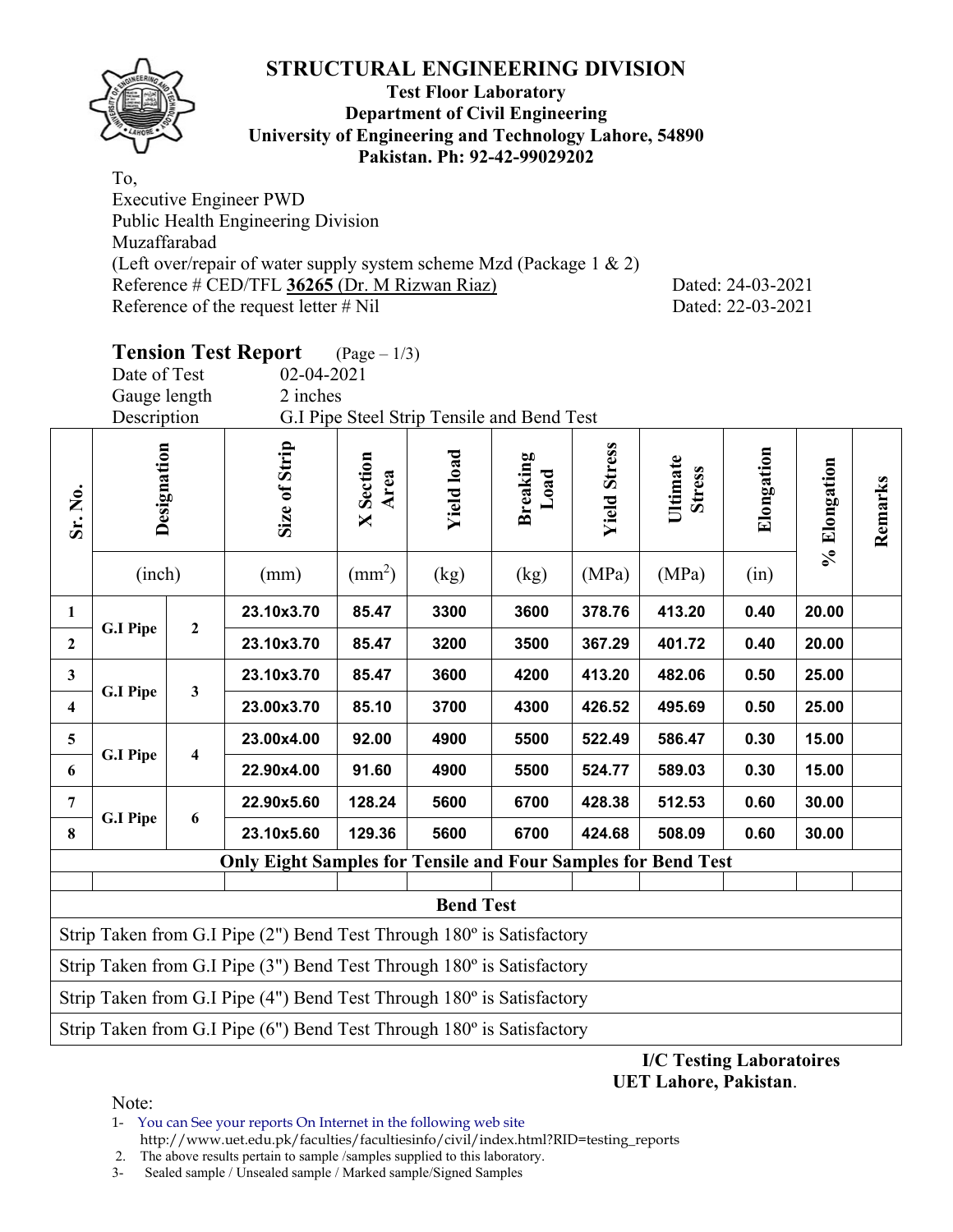

#### **Test Floor Laboratory Department of Civil Engineering University of Engineering and Technology Lahore, 54890 Pakistan. Ph: 92-42-99029202**

To, Executive Engineer PWD Public Health Engineering Division Muzaffarabad (Left over/repair of water supply system scheme Mzd (Package 1 & 2)

Reference # CED/TFL **36265** (Dr. M Rizwan Riaz) Dated: 24-03-2021 Reference of the request letter # Nil Dated: 22-03-2021

# **Seamless/Flattening Test Report** (Page – 2/3)

Date of Test 02-04-2021 Description G.I Pipe Seamless Test as per ASTM-A53-02

| Sr.<br>No.   | Designation | <b>Test Type</b> | <b>Observation/Results</b>        |  |  |  |  |  |
|--------------|-------------|------------------|-----------------------------------|--|--|--|--|--|
| 1            | Pipe 2"     | <b>Ductility</b> | No crack was observed             |  |  |  |  |  |
|              |             | <b>Soundness</b> | No evidence of lamination noticed |  |  |  |  |  |
| $\mathbf{2}$ |             | <b>Ductility</b> | No crack was observed             |  |  |  |  |  |
|              | Pipe 3"     | <b>Soundness</b> | No evidence of lamination noticed |  |  |  |  |  |
|              |             | <b>Ductility</b> | No crack was observed             |  |  |  |  |  |
| 3            | Pipe 4"     | <b>Soundness</b> | No evidence of lamination noticed |  |  |  |  |  |
|              |             | <b>Ductility</b> | No crack was observed             |  |  |  |  |  |
| 4            | Pipe 6"     | <b>Soundness</b> | No evidence of lamination noticed |  |  |  |  |  |
|              |             |                  |                                   |  |  |  |  |  |
|              |             |                  |                                   |  |  |  |  |  |
|              |             |                  |                                   |  |  |  |  |  |
|              |             |                  |                                   |  |  |  |  |  |
|              |             |                  | <b>Only Four Samples for Test</b> |  |  |  |  |  |
|              |             |                  |                                   |  |  |  |  |  |

**I/C Testing Laboratoires UET Lahore, Pakistan**.

Note:

- 1- You can See your reports On Internet in the following web site http://www.uet.edu.pk/faculties/facultiesinfo/civil/index.html?RID=testing\_reports
- 2. The above results pertain to sample /samples supplied to this laboratory.
- 3- Sealed sample / Unsealed sample / Marked sample/Signed Samples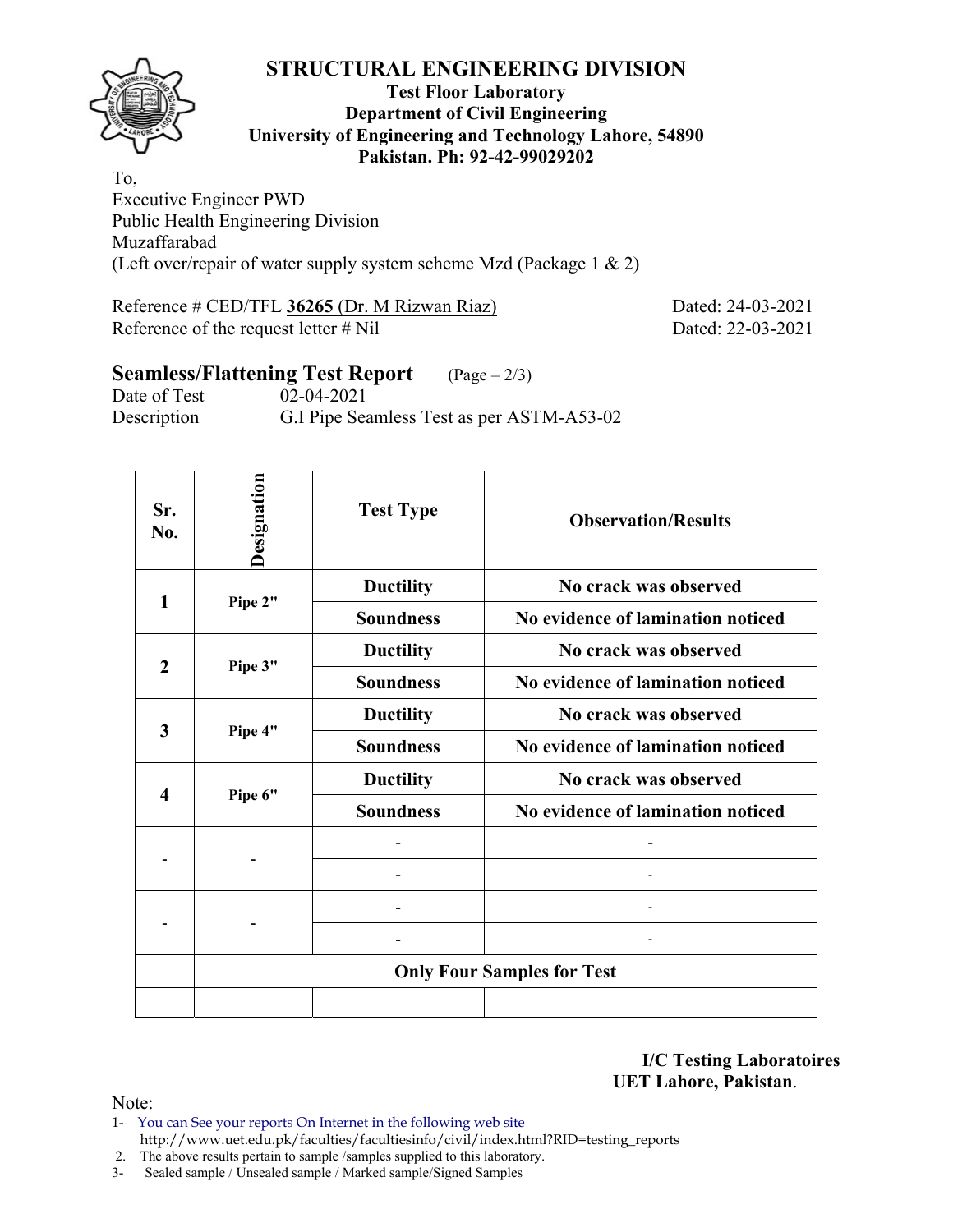

#### **Test Floor Laboratory Department of Civil Engineering University of Engineering and Technology Lahore, 54890 Pakistan. Ph: 92-42-99029202**

To, Executive Engineer PWD Public Health Engineering Division Muzaffarabad (Left over/repair of water supply system scheme Mzd (Package 1 & 2)

Reference # CED/TFL **36265** (Dr. M Rizwan Riaz) Dated: 24-03-2021 Reference of the request letter # Nil Dated: 22-03-2021 **Weight &Size Test Report** (Page – 3/3) Date of Test 30-06-2020 Description G.I Pipe Weight and Size Test

| Sr.<br>No.              | Designation                       | Weight                   | Length | Weight per Unit<br>Length | <b>Diameter</b><br>External | <b>Diameter</b><br>Internal | Wall Thickness | Remark |  |  |  |  |
|-------------------------|-----------------------------------|--------------------------|--------|---------------------------|-----------------------------|-----------------------------|----------------|--------|--|--|--|--|
|                         | (inch)                            | (g)                      | (mm)   | (kg/m)                    | (mm)                        | (mm)                        | (mm)           |        |  |  |  |  |
| $\mathbf{1}$            | $\mathbf 2$                       | 311                      | 60.0   | 5.18                      | 60.70                       | 53.10                       | 3.80           |        |  |  |  |  |
| $\overline{2}$          | $\mathbf{3}$                      | 470                      | 59.60  | 7.89                      | 88.80                       | 81.40                       | 3.70           |        |  |  |  |  |
| $\mathbf{3}$            | $\overline{\mathbf{4}}$           | 667                      | 59.70  | 11.17                     | 113.80                      | 105.80                      | 4.00           |        |  |  |  |  |
| $\overline{\mathbf{4}}$ | 6                                 | 1347                     | 60.00  | 22.45                     | 165.50                      | 154.30                      | 5.60           |        |  |  |  |  |
| -                       | $\overline{a}$                    | $\overline{\phantom{a}}$ |        |                           |                             | -                           | -              |        |  |  |  |  |
|                         |                                   |                          |        |                           |                             |                             |                |        |  |  |  |  |
|                         |                                   |                          |        |                           |                             |                             |                |        |  |  |  |  |
|                         |                                   |                          |        |                           |                             |                             |                |        |  |  |  |  |
|                         |                                   |                          |        |                           |                             |                             | -              |        |  |  |  |  |
|                         | <b>Only Four Samples for Test</b> |                          |        |                           |                             |                             |                |        |  |  |  |  |
|                         |                                   |                          |        |                           |                             |                             |                |        |  |  |  |  |

**I/C Testing Laboratoires UET Lahore, Pakistan**.

Note:

1- You can See your reports On Internet in the following web site http://www.uet.edu.pk/faculties/facultiesinfo/civil/index.html?RID=testing\_reports

2. The above results pertain to sample /samples supplied to this laboratory.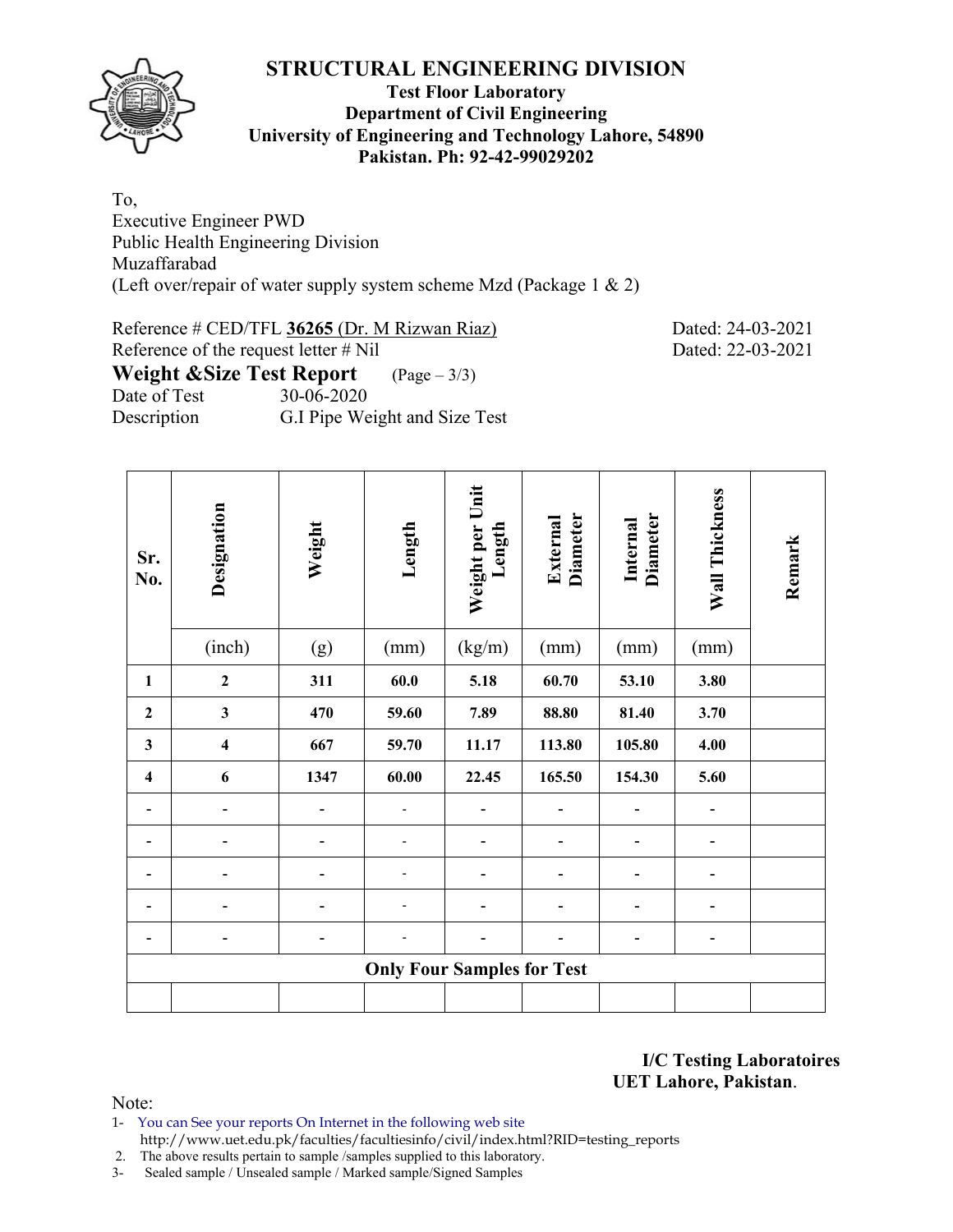

**Test Floor Laboratory Department of Civil Engineering University of Engineering and Technology Lahore, 54890 Pakistan. Ph: 92-42-99029202** 

To, XEN GE (army)-II Kharian Cantt

Reference # CED/TFL **36274** (Dr. M Rizwan Riaz) Dated: 25-03-2021 Reference of the request letter # Nil Dated: 25-03-2021

## **Tension Test Report** (Page – 1/1) Date of Test 02-04-2021

Gauge length 2 inches Description Steel Strip Tensile Test

| Sr. No.                      | Designation<br>(mm)      | Size of Strip<br>(mm)    | <b>X</b> Section<br>Area<br>$\text{(mm}^2)$ | <b>Yield load</b><br>(kg) | <b>Breaking</b><br>Load<br>(kg)          | <b>Yield Stress</b><br>(MPa) | Ultimate<br><b>Stress</b><br>(MPa) | Elongation<br>(in)           | % Elongation   | Remarks |  |
|------------------------------|--------------------------|--------------------------|---------------------------------------------|---------------------------|------------------------------------------|------------------------------|------------------------------------|------------------------------|----------------|---------|--|
| $\mathbf{1}$                 | $\overline{2}$           | 28.40x2.00               | 56.80                                       | 2200                      | 2700                                     | 379.96                       | 466.32                             | 0.60                         | 30.00          |         |  |
| $\mathbf{2}$                 | 10                       | 28.40x10.10              | 286.84                                      | 11000                     | 16600                                    | 376.20                       | 567.72                             | 0.75                         | 37.50          |         |  |
| $\qquad \qquad \blacksquare$ | $\overline{\phantom{a}}$ | $\overline{\phantom{a}}$ | $\blacksquare$                              |                           |                                          |                              |                                    | $\overline{\phantom{a}}$     | -              |         |  |
| -                            |                          |                          |                                             |                           |                                          |                              |                                    | $\overline{\phantom{a}}$     | -              |         |  |
| -                            |                          |                          |                                             | $\overline{\phantom{0}}$  |                                          |                              | $\overline{a}$                     | $\overline{\phantom{a}}$     | $\blacksquare$ |         |  |
|                              |                          |                          |                                             |                           |                                          |                              |                                    | $\qquad \qquad \blacksquare$ | -              |         |  |
|                              |                          |                          |                                             |                           | <b>Only Two Samples for Tensile Test</b> |                              |                                    |                              |                |         |  |
|                              | <b>Bend Test</b>         |                          |                                             |                           |                                          |                              |                                    |                              |                |         |  |
|                              |                          |                          |                                             |                           |                                          |                              |                                    |                              |                |         |  |
|                              |                          |                          |                                             |                           |                                          |                              |                                    |                              |                |         |  |
|                              |                          |                          |                                             |                           |                                          |                              |                                    |                              |                |         |  |

**I/C Testing Laboratoires UET Lahore, Pakistan**.

Note:

- 1- You can See your reports On Internet in the following web site
- http://www.uet.edu.pk/faculties/facultiesinfo/civil/index.html?RID=testing\_reports

2. The above results pertain to sample /samples supplied to this laboratory.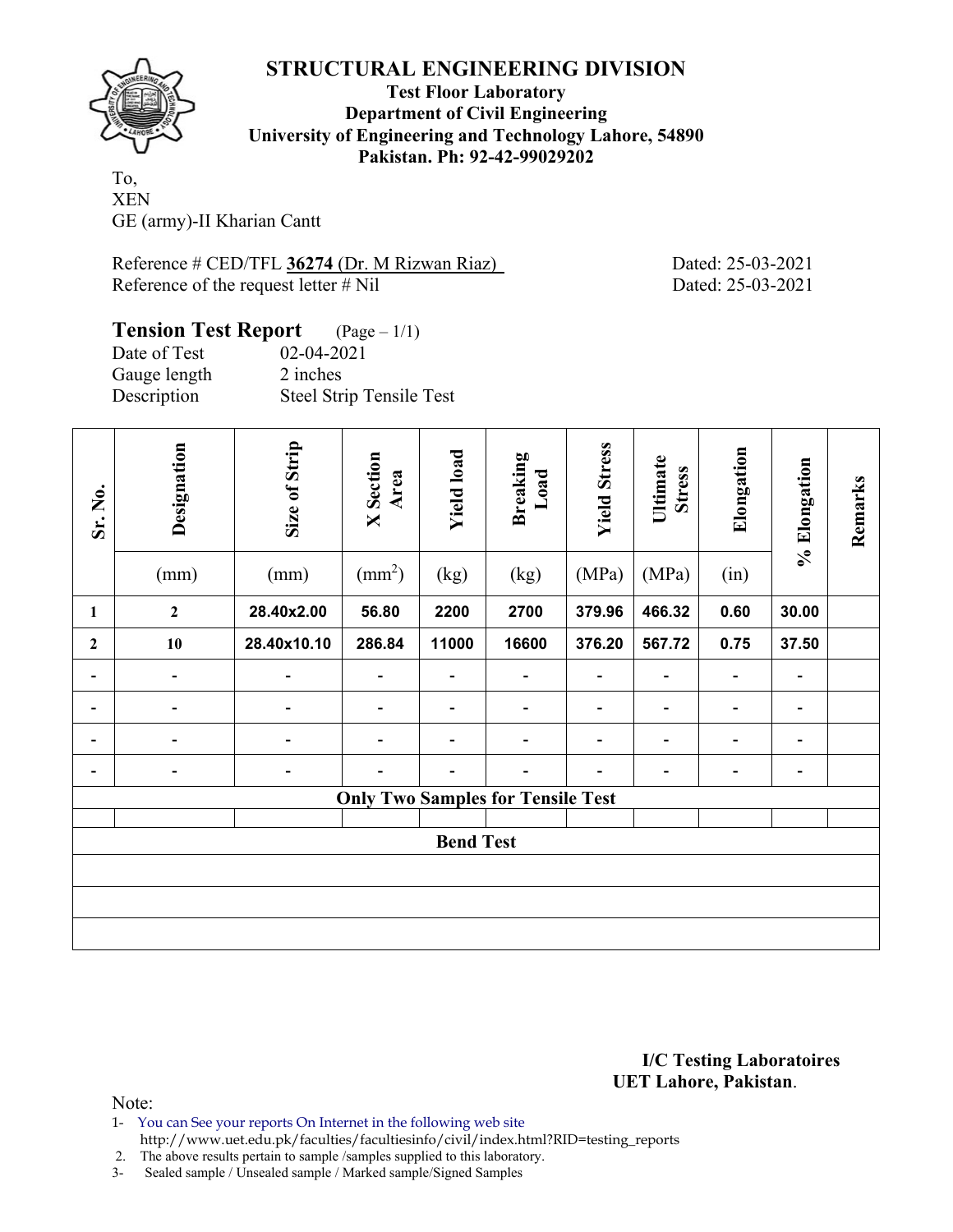

#### **Test Floor Laboratory Department of Civil Engineering University of Engineering and Technology Lahore, 54890 Pakistan. Ph: 92-42-99029202**

To, Manager Construction Petro Pakistan Pvt. Ltd.

Construction of Oil Terminal Sherghar Road Habib abad Tehsil Renala Khurd District Okara

Reference # CED/TFL **36278** (Dr. M Rizwan Riaz) Dated: 26-03-2021 Reference of the request letter # Nil Dated: 26-03-2021

|                         | <b>Tension Test Report</b>  |                                                                      | $(Page - 1/1)$           |                   |                                         |                     |                           |            |              |         |
|-------------------------|-----------------------------|----------------------------------------------------------------------|--------------------------|-------------------|-----------------------------------------|---------------------|---------------------------|------------|--------------|---------|
|                         | Date of Test                | 02-04-2021                                                           |                          |                   |                                         |                     |                           |            |              |         |
|                         | Gauge length<br>Description | 2 inches                                                             |                          |                   | Plate Steel Strip Tensile and Bend Test |                     |                           |            |              |         |
|                         |                             |                                                                      |                          |                   |                                         |                     |                           |            |              |         |
| Sr. No                  | Designation                 | Size of Strip                                                        | <b>X</b> Section<br>Area | <b>Yield load</b> | <b>Breaking</b><br>Load                 | <b>Yield Stress</b> | Ultimate<br><b>Stress</b> | Elongation | % Elongation | Remarks |
|                         | (mm)                        | (mm)                                                                 | $\text{(mm}^2)$          | (kg)              | (kg)                                    | (MPa)               | (MPa)                     | (in)       |              |         |
| $\mathbf{1}$            |                             | 28.40x6.00                                                           | 170.40                   | 5300              | 8100                                    | 305.12              | 466.32                    | 0.80       | 40.00        |         |
| $\mathbf{2}$            | 6                           | 28.40x6.00                                                           | 170.40                   | 5300              | 8100                                    | 305.12              | 466.32                    | 0.80       | 40.00        |         |
| $\mathbf{3}$            |                             | 28.50x8.60                                                           | 245.10                   | 13000             | 16800                                   | 520.32              | 672.41                    | 0.70       | 35.00        |         |
| $\overline{\mathbf{4}}$ | $\bf{8}$                    | 28.50x8.60                                                           | 245.10                   | 11000             | 15100                                   | 440.27              | 604.37                    | 0.80       | 40.00        |         |
| 5                       |                             | 28.70x10.00                                                          | 287.00                   | 9000              | 12300                                   | 307.63              | 420.43                    | 0.80       | 40.00        |         |
| 6                       | 10                          | 28.70x10.00                                                          | 287.00                   | 8000              | 12300                                   | 273.45              | 420.43                    | 0.80       | 40.00        |         |
| $\overline{7}$          |                             | 28.60x12.10                                                          | 346.06                   | 10500             | 16600                                   | 297.65              | 470.57                    | 0.85       | 42.50        |         |
| 8                       | 12                          | 28.60x12.10                                                          | 346.06                   | 10500             | 16500                                   | 297.65              | 467.74                    | 0.90       | 45.00        |         |
|                         |                             | <b>Only Eight Samples for Tensile and Four Samples for Bend Test</b> |                          |                   |                                         |                     |                           |            |              |         |
|                         |                             |                                                                      |                          | <b>Bend Test</b>  |                                         |                     |                           |            |              |         |
|                         |                             | Strip Taken from Plate (6mm) Bend Test Through 180° is Satisfactory  |                          |                   |                                         |                     |                           |            |              |         |
|                         |                             | Strip Taken from Plate (8mm) Bend Test Through 180° is Satisfactory  |                          |                   |                                         |                     |                           |            |              |         |
|                         |                             | Strip Taken from Plate (10mm) Bend Test Through 180° is Satisfactory |                          |                   |                                         |                     |                           |            |              |         |
|                         |                             | Strip Taken from Plate (12mm) Bend Test Through 180° is Satisfactory |                          |                   |                                         |                     |                           |            |              |         |

**I/C Testing Laboratoires UET Lahore, Pakistan**.

Note:

1- You can See your reports On Internet in the following web site http://www.uet.edu.pk/faculties/facultiesinfo/civil/index.html?RID=testing\_reports

2. The above results pertain to sample /samples supplied to this laboratory.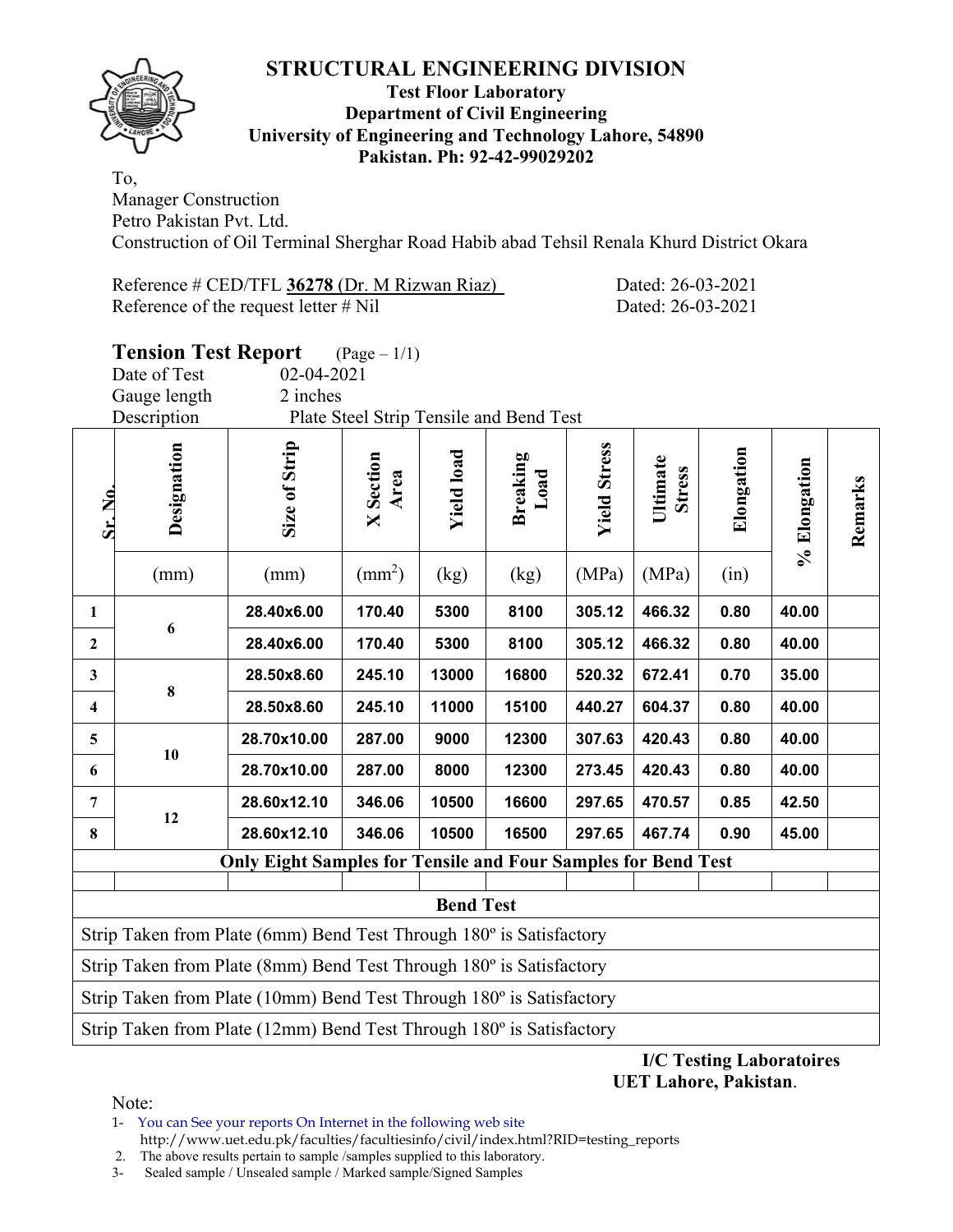

#### **Test Floor Laboratory Department of Civil Engineering University of Engineering and Technology Lahore, 54890 Pakistan. Ph: 92-42-99029202**

To, Manager Construction Petro Pakistan Pvt. Ltd. Construction of Oil Terminal Sherghar Road Habib abad Tehsil Renala Khurd District Okara

Reference # CED/TFL **36278** (Dr. M Rizwan Riaz) Dated: 26-03-2021 Reference of the request letter # Nil Dated: 26-03-2021

### **Size Test Report** (Page – 2/2)

Date of Test 02-04-2021 Description Plate thickness Test

| Sr.<br>No.              | Designation<br>(mm) | Thickness<br>(mm)                 | Remark |
|-------------------------|---------------------|-----------------------------------|--------|
| $\mathbf{1}$            | 6                   | $6.00\,$                          |        |
| $\boldsymbol{2}$        | 8                   | 8.60                              |        |
| 3                       | 10                  | 10.00                             |        |
| $\overline{\mathbf{4}}$ | 12                  | 12.10                             |        |
|                         |                     |                                   |        |
|                         |                     |                                   |        |
|                         |                     |                                   |        |
|                         |                     | <b>Only Four Samples for Test</b> |        |
|                         |                     |                                   |        |

**I/C Testing Laboratoires UET Lahore, Pakistan**.

Note:

- 1- You can See your reports On Internet in the following web site http://www.uet.edu.pk/faculties/facultiesinfo/civil/index.html?RID=testing\_reports
- 2. The above results pertain to sample /samples supplied to this laboratory.
- 3- Sealed sample / Unsealed sample / Marked sample/Signed Samples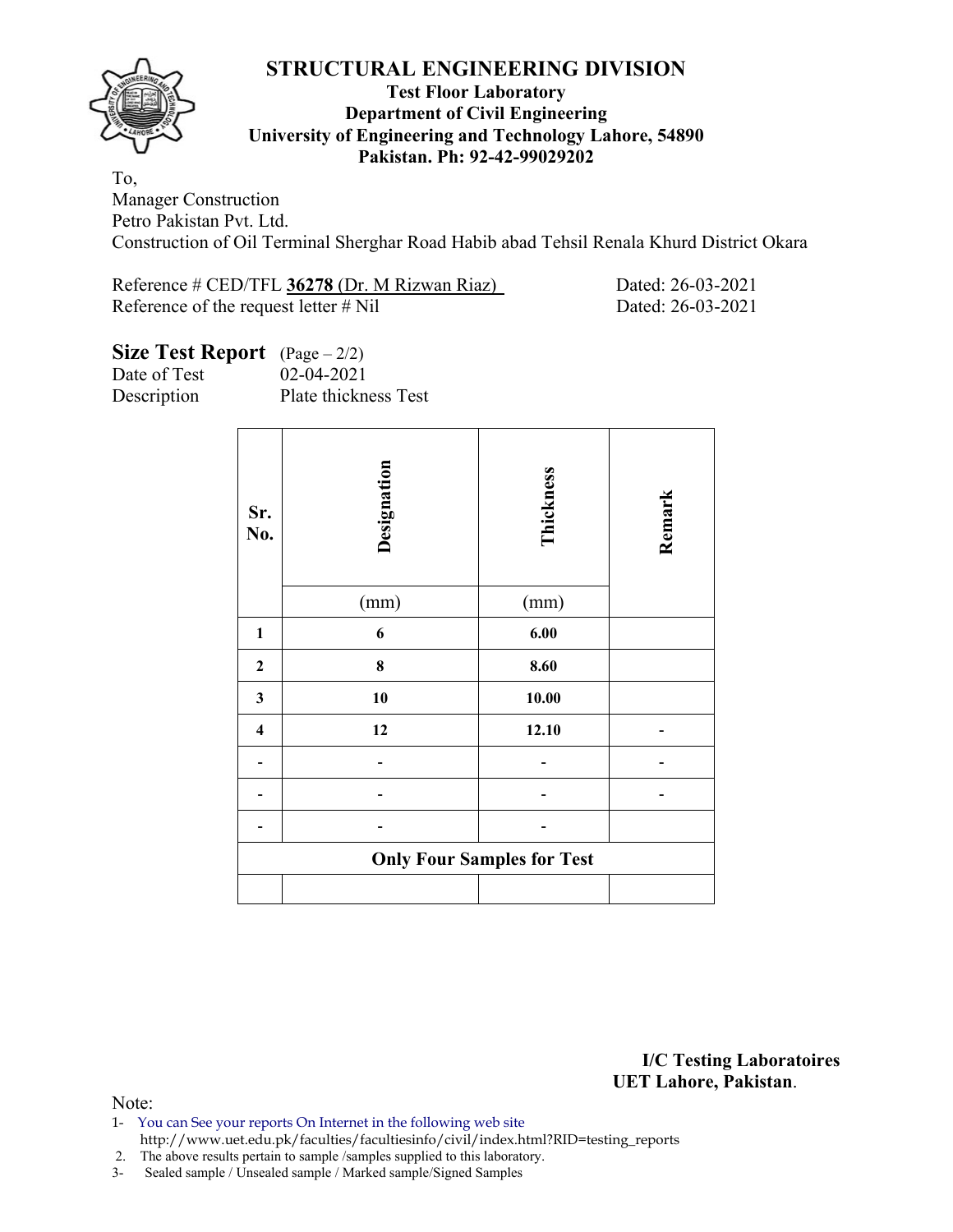

#### **Test Floor Laboratory Department of Civil Engineering University of Engineering and Technology Lahore, 54890 Pakistan. Ph: 92-42-99029202**

To, Resident Engineer NESPAK PICIIP Sahiwal Punjab Intermediate Cities Improvement Investment Program (PICIIP), Consultancy Services for Enginbeering, Procurement and Construction Management Trunk Main Sewer Lines and Allied Work (NCB-Works/PICIIP-03)(Lot-02) Reference # CED/TFL **36297** (Dr. M Rizwan Riaz) Dated: 01-04-2021 Reference of the request letter # 3976/11/MT/Lot-2/79 Dated: 29-03-2021

## **Tension Test Report** (Page -1/1)

Date of Test 02-04-2021 Gauge length 8 inches

Description Deformed Steel Bar Tensile and Bend Test

| Sr. No.                  | Weight                                                                                                      | Diameter/<br><b>Size</b><br>(inch) |               | $(in^2)$ | Area   | <b>Yield load</b> | <b>Breaking</b><br>Load  |         | <b>Yield Stress</b><br>(psi)                                      |         | <b>Ultimate</b><br><b>Stress</b><br>(psi) | Elongation | % Elongation             | Remarks             |
|--------------------------|-------------------------------------------------------------------------------------------------------------|------------------------------------|---------------|----------|--------|-------------------|--------------------------|---------|-------------------------------------------------------------------|---------|-------------------------------------------|------------|--------------------------|---------------------|
| $\mathbf{1}$             | (1bs/ft)                                                                                                    | Nominal                            | <b>Actual</b> | Nominal  | Actual | (kg)              | $\left(\text{kg}\right)$ | Nominal | Actual                                                            | Nominal | Actual                                    | (inch)     |                          |                     |
|                          | 0.070                                                                                                       | 3/16                               | 0.162         | -------- | 0.021  | 900               | 1250                     | ------- | 96640                                                             | ------- | 134300                                    | 0.75       | 9.4                      |                     |
| $\mathbf{2}$             | 0.070                                                                                                       | 3/16                               | 0.162         |          | 0.021  | 850               | 1250                     |         | 91270                                                             |         | 134300                                    | 0.70       | 8.8                      | Madni Steel<br>Mill |
| 3                        | 0.189                                                                                                       | 1/4                                | 0.266         | -------  | 0.055  | 2300              | 3600                     |         | 91350                                                             | ------- | 143000                                    | 0.80       | 10.0                     |                     |
| $\overline{\mathbf{4}}$  | 0.192                                                                                                       | 1/4                                | 0.268         | -------- | 0.056  | 2300              | 3600                     | ------- | 89860                                                             | ------- | 140700                                    | 0.70       | 8.8                      |                     |
| $\overline{\phantom{a}}$ |                                                                                                             | -                                  |               |          |        |                   |                          |         | $\overline{\phantom{0}}$                                          |         |                                           |            | $\overline{\phantom{a}}$ |                     |
|                          |                                                                                                             | $\overline{\phantom{0}}$           |               |          |        |                   |                          |         |                                                                   |         |                                           |            | $\overline{\phantom{a}}$ |                     |
|                          |                                                                                                             |                                    |               |          |        |                   |                          |         | Note: only four samples for tensile and two samples for bend test |         |                                           |            |                          |                     |
|                          |                                                                                                             |                                    |               |          |        |                   |                          |         |                                                                   |         |                                           |            |                          |                     |
|                          | <b>Bend Test</b>                                                                                            |                                    |               |          |        |                   |                          |         |                                                                   |         |                                           |            |                          |                     |
|                          | 3/16" Dia Bar Bend Test Through 180° is Satisfactory<br>1/4" Dia Bar Bend Test Through 180° is Satisfactory |                                    |               |          |        |                   |                          |         |                                                                   |         |                                           |            |                          |                     |
|                          |                                                                                                             |                                    |               |          |        |                   |                          |         |                                                                   |         |                                           |            |                          |                     |

**I/C Testing Laboratoires UET Lahore, Pakistan**.

Note:

- 1- You can See your reports On Internet in the following web site http://www.uet.edu.pk/faculties/facultiesinfo/civil/index.html?RID=testing\_reports
- 2. The above results pertain to sample /samples supplied to this laboratory.
- 3- Sealed sample / Unsealed sample / Marked sample/Signed Samples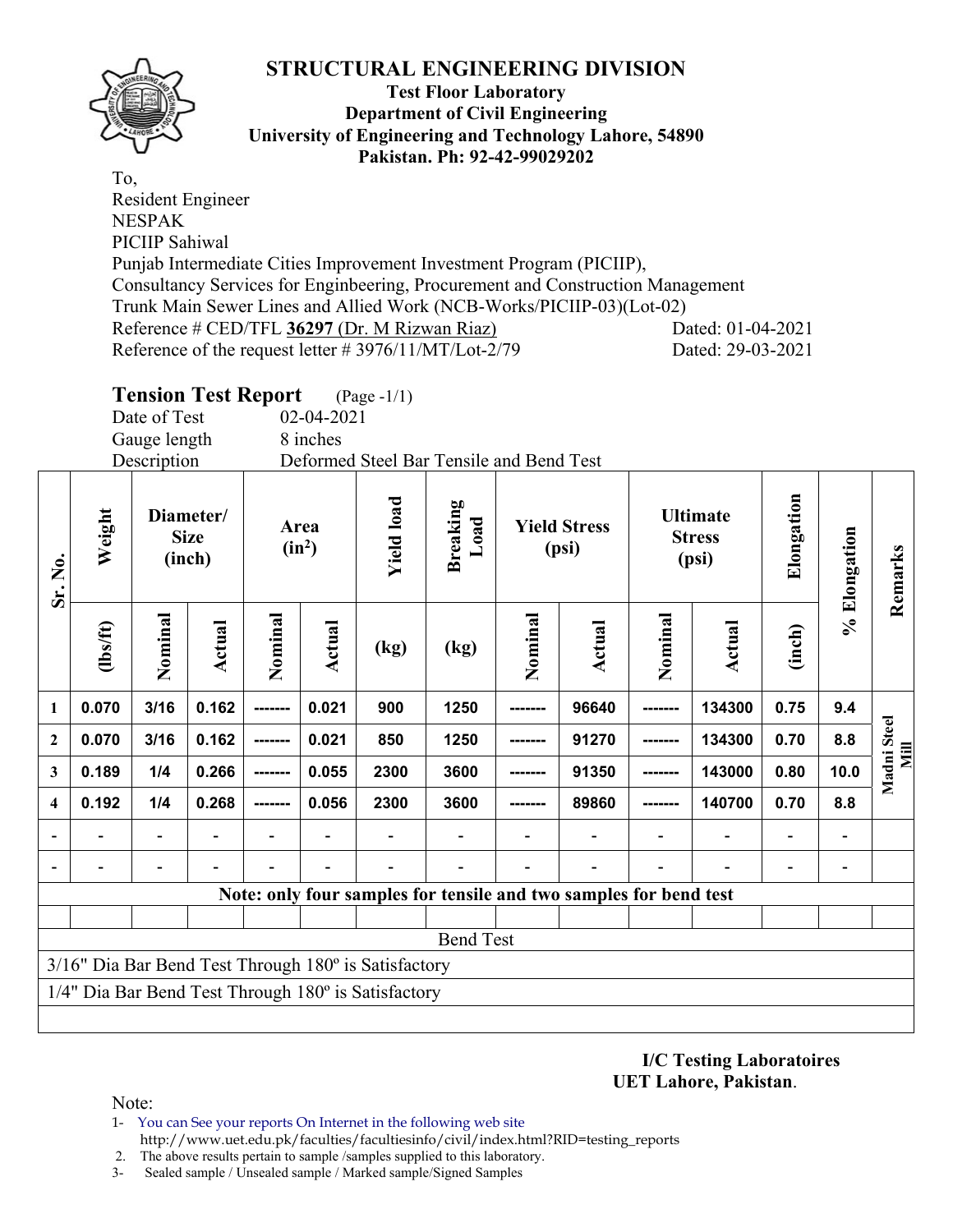

#### **Test Floor Laboratory Department of Civil Engineering University of Engineering and Technology Lahore, 54890 Pakistan. Ph: 92-42-99029202**

To, Resident Engineer Allied Engineering Consultants (Pvt) Ltd Establishment of Mother & Child Block in Sir Ganga Ram Hospital Lahore (Group No. 1)

| Reference # CED/TFL 36298 (Dr. M Rizwan Riaz)        |  |
|------------------------------------------------------|--|
| Reference of the request letter $\#$ AEC/MBC/2021/13 |  |

Dated: 01-04-2021 Dated: 31-03-2021

# **Tension Test Report** (Page -1/1)

Date of Test 02-04-2021 Gauge length 8 inches

Description Deformed Steel Bar Tensile and Bend Test as per ASTM-A615

| Sr. No.                  | Weight                                         |                          | Diameter/<br><b>Size</b> |                          | <b>Yield load</b><br><b>Breaking</b><br>Area<br>$(in^2)$ |      | Load             |         | <b>Yield Stress</b><br>(psi) |                                                                 | <b>Ultimate Stress</b><br>(psi) | Elongation               | % Elongation                 | Remarks |  |  |  |
|--------------------------|------------------------------------------------|--------------------------|--------------------------|--------------------------|----------------------------------------------------------|------|------------------|---------|------------------------------|-----------------------------------------------------------------|---------------------------------|--------------------------|------------------------------|---------|--|--|--|
|                          | (1bs/ft)                                       | Nominal<br>$(\#)$        | Actual<br>(inch)         | Nominal                  | Actual                                                   | (kg) | (kg)             | Nominal | Actual                       | Nominal                                                         | <b>Actual</b>                   | (inch)                   |                              |         |  |  |  |
| 1                        | 0.384                                          | 3                        | 0.379                    | 0.11                     | 0.113                                                    | 3700 | 5100             | 74200   | 72280                        | 102200                                                          | 99700                           | 1.40                     | 17.5                         |         |  |  |  |
| $\mathbf{2}$             | 0.392                                          | $\mathbf{3}$             | 0.383                    | 0.11                     | 0.115                                                    | 3600 | 5000             | 72200   | 68870                        | 100200                                                          | 95700                           | 1.30                     | 16.3                         |         |  |  |  |
|                          |                                                |                          |                          |                          |                                                          |      |                  |         |                              |                                                                 | $\qquad \qquad \blacksquare$    | $\overline{a}$           |                              |         |  |  |  |
| $\overline{\phantom{a}}$ |                                                | $\overline{a}$           | $\overline{\phantom{0}}$ | $\overline{\phantom{0}}$ | $\overline{\phantom{a}}$                                 |      |                  |         |                              | $\overline{\phantom{0}}$                                        | $\overline{a}$                  | $\overline{\phantom{a}}$ | $\overline{\phantom{a}}$     |         |  |  |  |
| ۰                        |                                                | $\overline{\phantom{0}}$ | $\overline{\phantom{0}}$ | $\overline{\phantom{0}}$ | $\overline{\phantom{a}}$                                 |      |                  |         | $\overline{\phantom{0}}$     | $\overline{\phantom{0}}$                                        | $\overline{a}$                  | $\overline{\phantom{0}}$ | $\qquad \qquad \blacksquare$ |         |  |  |  |
|                          |                                                | $\overline{\phantom{0}}$ |                          |                          | $\overline{\phantom{a}}$                                 |      |                  |         | $\overline{\phantom{0}}$     | $\blacksquare$                                                  | $\overline{\phantom{0}}$        | $\overline{\phantom{0}}$ | $\qquad \qquad \blacksquare$ |         |  |  |  |
|                          |                                                |                          |                          |                          |                                                          |      |                  |         |                              | Note: only two samples for tensile and one sample for bend test |                                 |                          |                              |         |  |  |  |
|                          |                                                |                          |                          |                          |                                                          |      |                  |         |                              |                                                                 |                                 |                          |                              |         |  |  |  |
|                          |                                                |                          |                          |                          |                                                          |      | <b>Bend Test</b> |         |                              |                                                                 |                                 |                          |                              |         |  |  |  |
|                          | #3 'Bar Bend Test Through 180° is Satisfactory |                          |                          |                          |                                                          |      |                  |         |                              |                                                                 |                                 |                          |                              |         |  |  |  |
|                          |                                                |                          |                          |                          |                                                          |      |                  |         |                              |                                                                 |                                 |                          |                              |         |  |  |  |
|                          |                                                |                          |                          |                          |                                                          |      |                  |         |                              |                                                                 |                                 |                          |                              |         |  |  |  |

**I/C Testing Laboratoires UET Lahore, Pakistan**.

Note:

1- You can See your reports On Internet in the following web site http://www.uet.edu.pk/faculties/facultiesinfo/civil/index.html?RID=testing\_reports

2. The above results pertain to sample /samples supplied to this laboratory.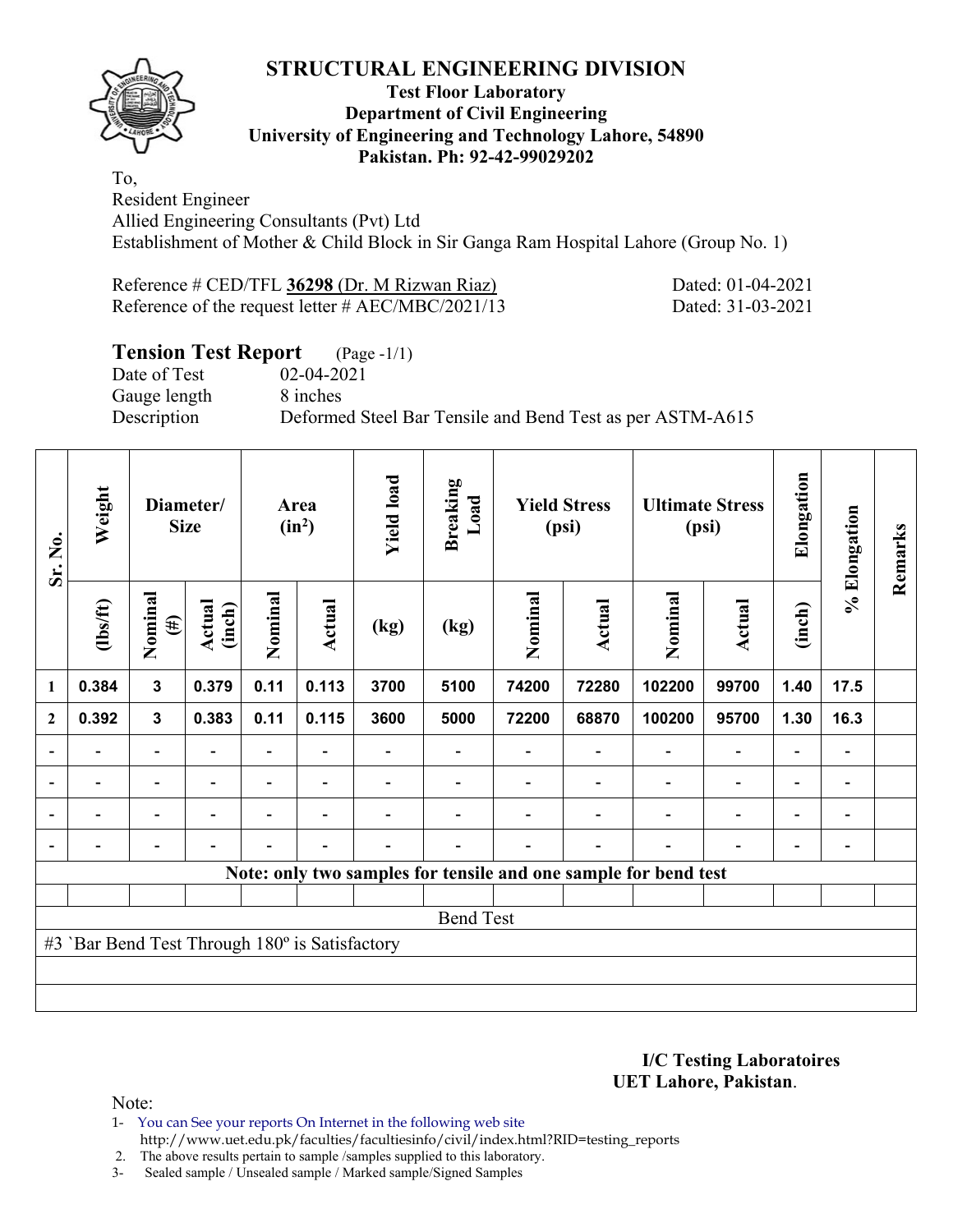

#### **Test Floor Laboratory Department of Civil Engineering University of Engineering and Technology Lahore, 54890 Pakistan. Ph: 92-42-99029202**

To, Sub Divisional Officer Buildings Sub Division No. 15 Lahore (Construction of Record Rooms at 5th & 6th Floor as well as Additional of Staircase & Lift in The Existing Building at Parking Plaza at Fane Road Lahore)

Reference # CED/TFL **36299** (Dr. M Rizwan Riaz) Dated: 01-04-2021 Reference of the request letter # 274 Dated: 22-03-2021

**Tension Test Report** (Page -1/1)

**Remarks** 

Remarks

|                |                | Date of Test                       |               |                          | 02-04-2021                            |      |                                                  |                              |                          |         |                                 |                |              |  |
|----------------|----------------|------------------------------------|---------------|--------------------------|---------------------------------------|------|--------------------------------------------------|------------------------------|--------------------------|---------|---------------------------------|----------------|--------------|--|
|                |                | Gauge length                       |               |                          | 8 inches                              |      |                                                  |                              |                          |         |                                 |                |              |  |
|                |                | Description                        |               |                          |                                       |      | Deformed Steel Bar Tensile Test as per ASTM-A615 |                              |                          |         |                                 |                |              |  |
| Sr. No.        | Weight         | Diameter/<br><b>Size</b><br>(inch) |               |                          | <b>Yield load</b><br>Area<br>$(in^2)$ |      | <b>Breaking</b><br>Load                          | <b>Yield Stress</b><br>(psi) |                          |         | <b>Ultimate Stress</b><br>(psi) | Elongation     | % Elongation |  |
|                | $\frac{2}{10}$ | Nominal                            | <b>Actual</b> | Nominal                  | Actual                                | (kg) | (kg)                                             | Nominal<br>Actual            |                          | Nominal | Actual                          | (inch)         |              |  |
| $\mathbf{1}$   | 0.377          | 3/8                                | 0.375         | 0.11                     | 0.111                                 | 3400 | 5000                                             | 68200                        | 67690                    | 100200  | 99600                           | 1.40           | 17.5         |  |
| $\overline{2}$ | 0.376          | 3/8                                | 0.375         | 0.11                     | 0.110                                 | 3300 | 4900                                             | 66200                        | 65870                    | 98200   | 97900                           | 1.20           | 15.0         |  |
|                |                |                                    |               |                          |                                       |      |                                                  |                              |                          |         |                                 |                |              |  |
|                |                |                                    |               | $\overline{\phantom{0}}$ |                                       |      |                                                  |                              | $\overline{\phantom{a}}$ |         |                                 | $\blacksquare$ |              |  |
|                |                |                                    |               |                          |                                       |      |                                                  |                              |                          |         |                                 |                |              |  |
|                |                |                                    |               |                          |                                       |      |                                                  |                              |                          |         |                                 |                |              |  |
|                |                |                                    |               |                          |                                       |      | Note: only two samples for tensile test          |                              |                          |         |                                 |                |              |  |
|                |                |                                    |               |                          |                                       |      |                                                  |                              |                          |         |                                 |                |              |  |

## Bend Test

Note:

- 1- You can See your reports On Internet in the following web site http://www.uet.edu.pk/faculties/facultiesinfo/civil/index.html?RID=testing\_reports
- 2. The above results pertain to sample /samples supplied to this laboratory.
- 3- Sealed sample / Unsealed sample / Marked sample/Signed Samples

**I/C Testing Laboratoires UET Lahore, Pakistan**.